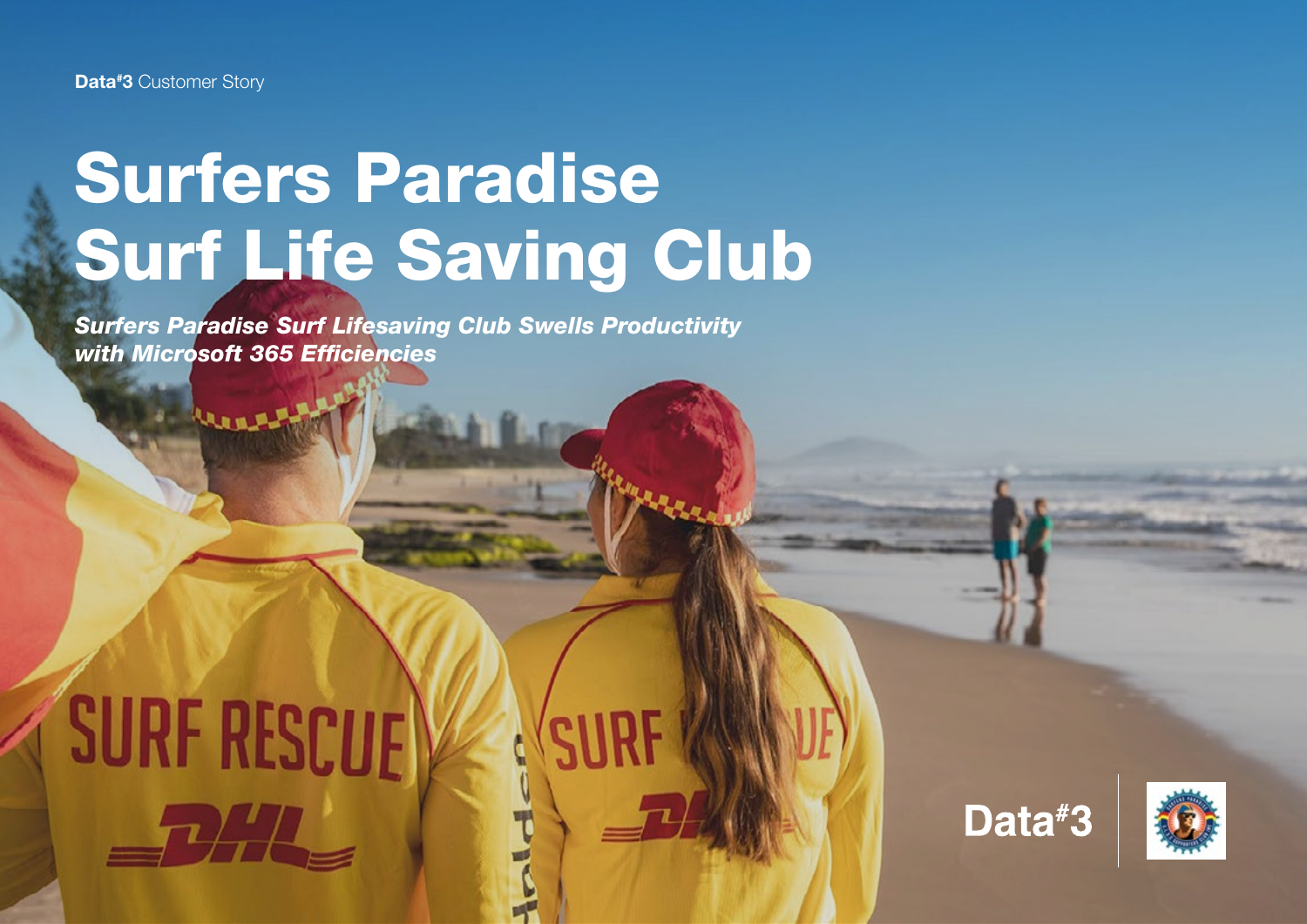### Data#3



#### Industry Insight

Microsoft 365 users save an average of 4 hours per week from improved collaboration and information sharing\*

\*Forrester Consulting, (April, 2019). Total Economic Impact of Microsoft Teams. [Online] Available at: https://www.microsoft.com/microsoft-365/ blog/wp-content/uploads/sites/2/2019/04/Total-Economic-Impact-Microsoft-Teams.pdf

#### **Objective**

The Surfers Paradise Surf Lifesaving Club (SPSLC) sought the replacement of an outdated email system to ease the administrative burden on staff and volunteers, support decision making and improve governance.

The SPSLC functions primarily through fundraising and donations. Funds raised are funnelled almost exclusively towards beach safety and education, leaving little for technology investment. When the City of Gold Coast Council announced a COVID-related grant scheme, the SPSLC seized the opportunity to utilise the funds for muchneeded IT improvements, and approached Data# 3 for help.

#### Solutions & Services

- Microsoft 365 Migration  $\nabla$
- $\nabla$ Microsoft Teams Deployment
- $\overline{\mathsf{M}}$ Data# 3 Licensing & **Deployment**

#### **Benefits**

- Anywhere email access enabled
- Improved collaboration and secure document management between staff and committee members
- Licensing costs reduced
- Decreased administrative burden on volunteers
- Improved auditing and governance Approach and the contract of the contract of the contract of the contract of the contract of the contract of t<br>Processes

#### **Testimonial**

"Using Teams as part of our process, we don't have to wait for the next meeting to decide an issue. We have much stronger governance and accountability."

Trevor Hendy AM, Club President, Surfers Paradise Surf Lifesaving Club.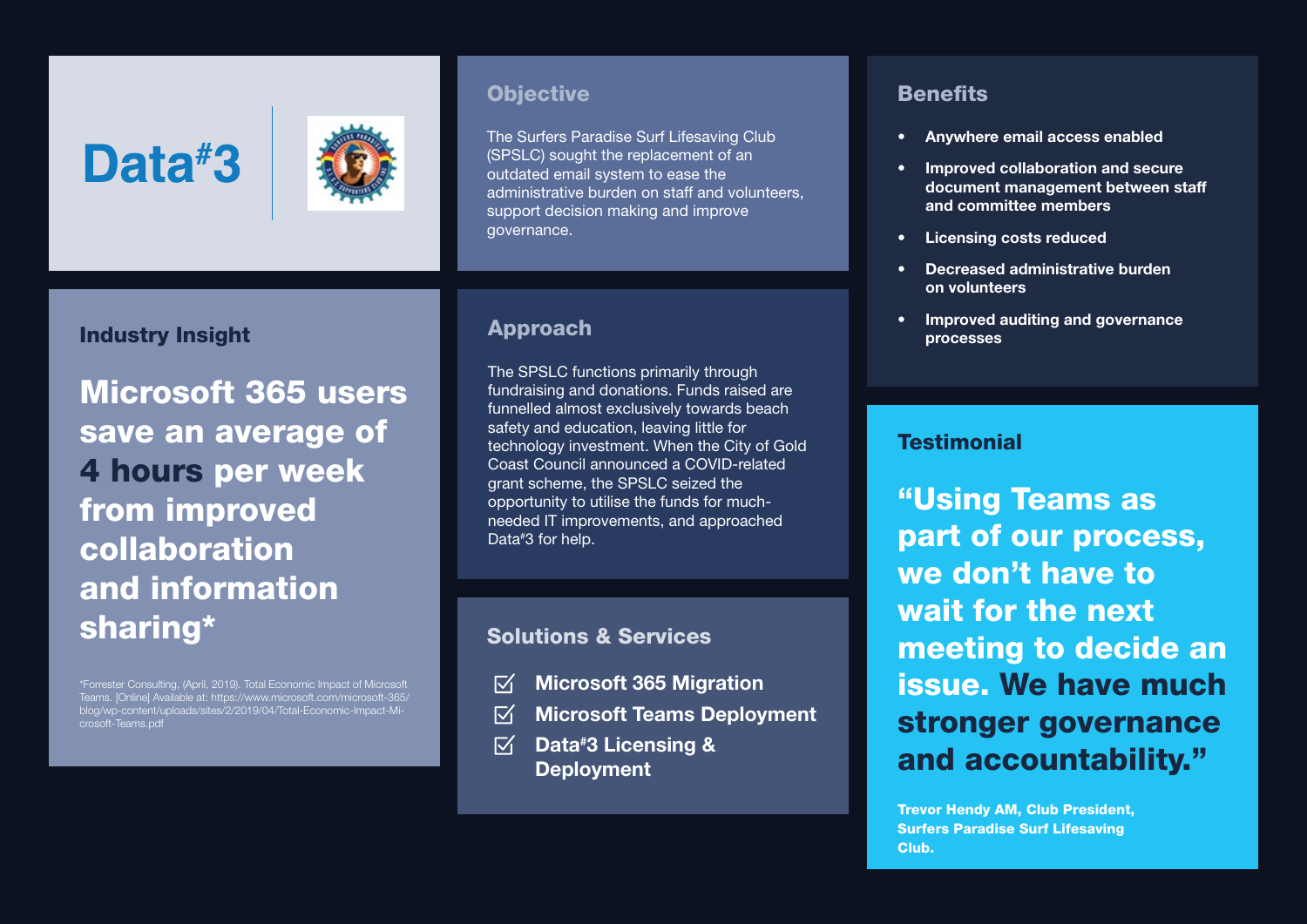Data<sup>#</sup>3 Customer Story

#### Surfers Paradise Surf Life Saving Club

"Little of our technology had changed in a decade. It was time to move out of the dark ages."

Trevor Hendy AM, Club President, Surfers Paradise Surf Lifesaving.

#### The Background

The SPSLC, situated on one of the world's most famous beaches, is a Queensland icon. Founded in the 1920s, the club has saved countless lives as well as trained generations of surf lifesavers. For locals and visitors alike, the SPSLC makes beach days special.

Managed by a volunteer committee and supported by a small staff, the SPSLC is a non-profit that relies on fundraising to continue its vital work. Technology investment had taken a back seat, resulting in users often resorting to using their personal email accounts to act on behalf of the club, with minimal governance.

### The Challenge

The SPSLC is at the heart of the Gold Coast community. However, like surf lifesaving organisations around the country, it depends primarily on fundraising efforts. This means that every dollar possible is put towards saving lives. Club President Trevor Hendy AM, six-time Australian Ironman champion, said there is seldom anything spare for technology upgrades.

*"Surf Life Saving clubs, like many volunteer organisations, survive on the donations and grants of government and corporate benefactors and individual donations. Unfortunately, technology has not been given a high priority. We are one of the busiest beaches in Queensland, and funds go towards lifesaving equipment instead of technology upgrades,"* said Hendy.

*"Little of our technology had changed in a decade. It was time to move out of the dark ages."*

Emails were especially problematic. The club's committee and small staff were dependent on an old legacy system that could only be maintained by a single user. Users lacked confidence in the security of the club email system, and found it inconvenient to use.

*"Increasingly, committee members were using their personal email, or even accounts related to their 'day jobs', rather than the official club accounts,"* Hendy said.

Compounding the challenge, committee members are voted into their positions annually, and when members departed, there was little continuity. Those appointed could not see information created by their predecessors and would spend a lot of time trying to get up to speed.

*"We had no historic email content about what was sent or received by the committee's predecessors because the email systems were archaic. It was a fundamental thing that I wanted to change, so that an incoming committee member can see what was sent and find important club information without a wild goose chase," explained Hendy.*

*The existing fragmented approach meant that information sharing was minimal, which created a governance headache. When a committee member needed to find documents, it was not an easy prospect.*

*"We were using some aspects of Google Drive for club information, but I could never get access or get it to work for me. Most of our data was stored on a computer in the surf club office, and only admin had access, so I would have to either ask them or go in on the weekend if I wanted to find a file,"* said Hendy.

*"At one point, the club treasurer even had to resort to asking an external auditor for past financial information."*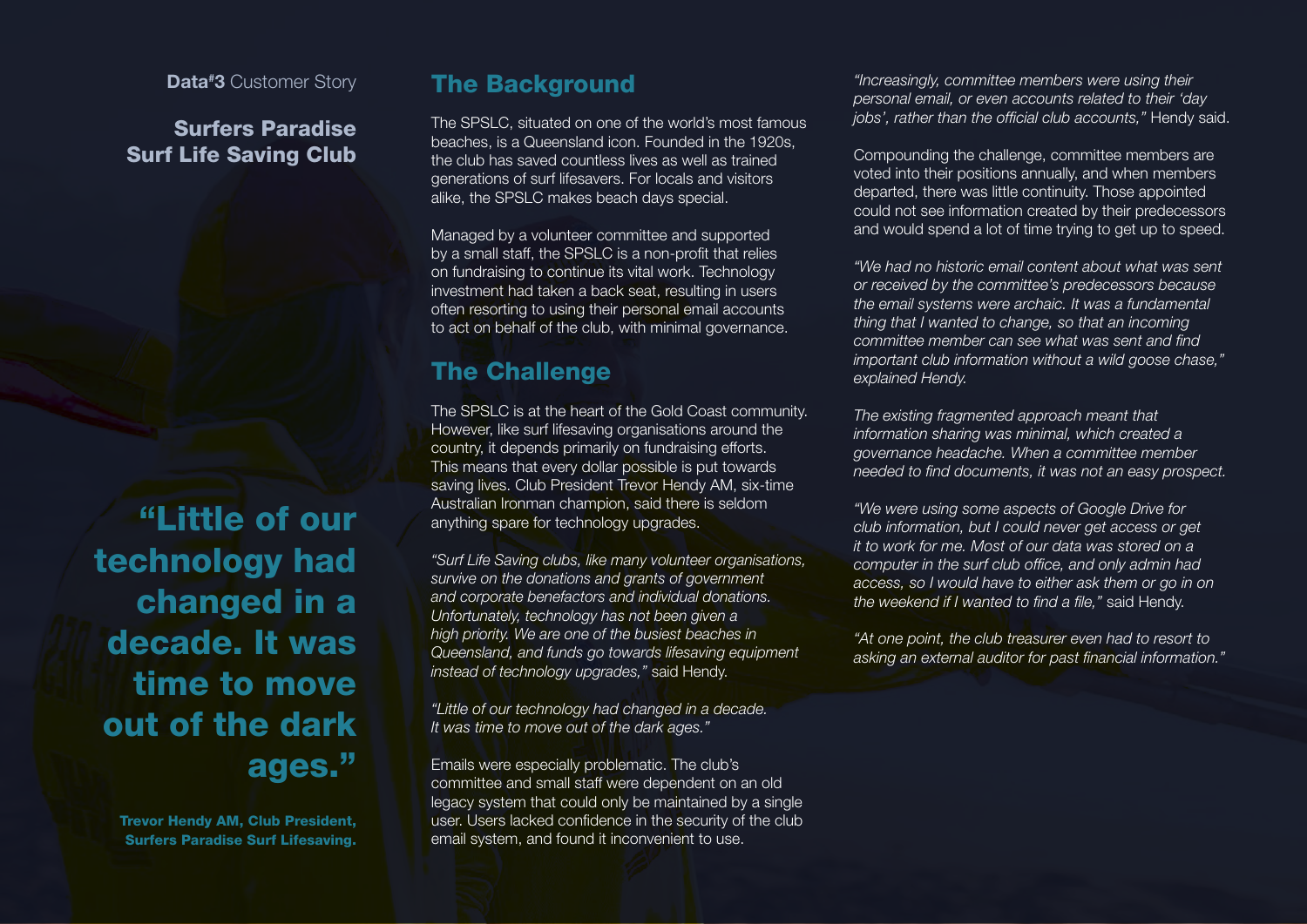Data<sup>#</sup>3 Customer Story

#### Surfers Paradise Surf Life Saving Club

"Microsoft 365 will make it significantly easier for us to find information and confidently manage audits."

> Trevor Hendy AM, Club President, Surfers Paradise Surf Lifesaving.

#### IT Outcome

The club determined that Microsoft 365 would solve its email and file sharing challenges. The product could easily handle the club's information storage and email needs and support a far greater level of security and collaboration. However, with little available financial resources, there was still the matter of securing funding.

*"We started the process about 12 months ago and reached out to Data# 3's licensing business, as we had heard that Microsoft offers special pricing for nonprofits. They talked us through the license options, but the committee members lacked the focus and funding to progress the conversation further. Then we learned of technology grants that the City of Gold Coast was offering, and successfully applied for a \$5,000 grant,"*  recounted Hendy.

Given that the club also needed new laptops in order to capitalise on Microsoft 365, as well as expertise to make the transition, the grant alone would not be enough. The SPSLC went back to Data# 3 for further advice.

*"Data# 3 connected us with one of their solutions architects and offered to help us as part of their social responsibility program. Finally, we were able to progress!"* said Hendy.

Heidi Mangan, Organisational Development Specialist for Data# 3 commented *"Data# 3 is committed to supporting the communities in which we operate. Our corporate social responsibility program provides an avenue where our people have an opportunity to give back and assist those in need through contributing their time, skills and technical expertise.* 

*SPSLC is an incredible foundation who literally provide lifesaving support! Data# 3 takes great pleasure in supporting them so they can continue to deliver their vital services to the community."*

Data# 3's solutions architect provided the SPSLC treasurer with a demo Microsoft 365 tenancy to provide hands-on experience, to manage daily club needs following the transition. Data# 3 then worked closely with the club to determine the most suitable configuration options, and provided a final design. All email and domain services were migrated to Microsoft 365.

*"The Data# 3 solutions architect is a great bloke, always available and approachable, and he had the expertise we needed to move forward. He was happy to answer all our questions to get us to where we wanted to be. Overall, Data# 3 was supportive, and we are deeply grateful for their services throughout this project,"*  commented Hendy.

As part of the design, Microsoft Teams was deployed to provide a more secure document management and collaboration platform. Hendy said this enables the committee to work together far more effectively.

*"Now, we have a setup that uses Teams to support real-time decision making. We don't have to wait for the next meeting to decide an issue. We have much stronger governance and accountability."*